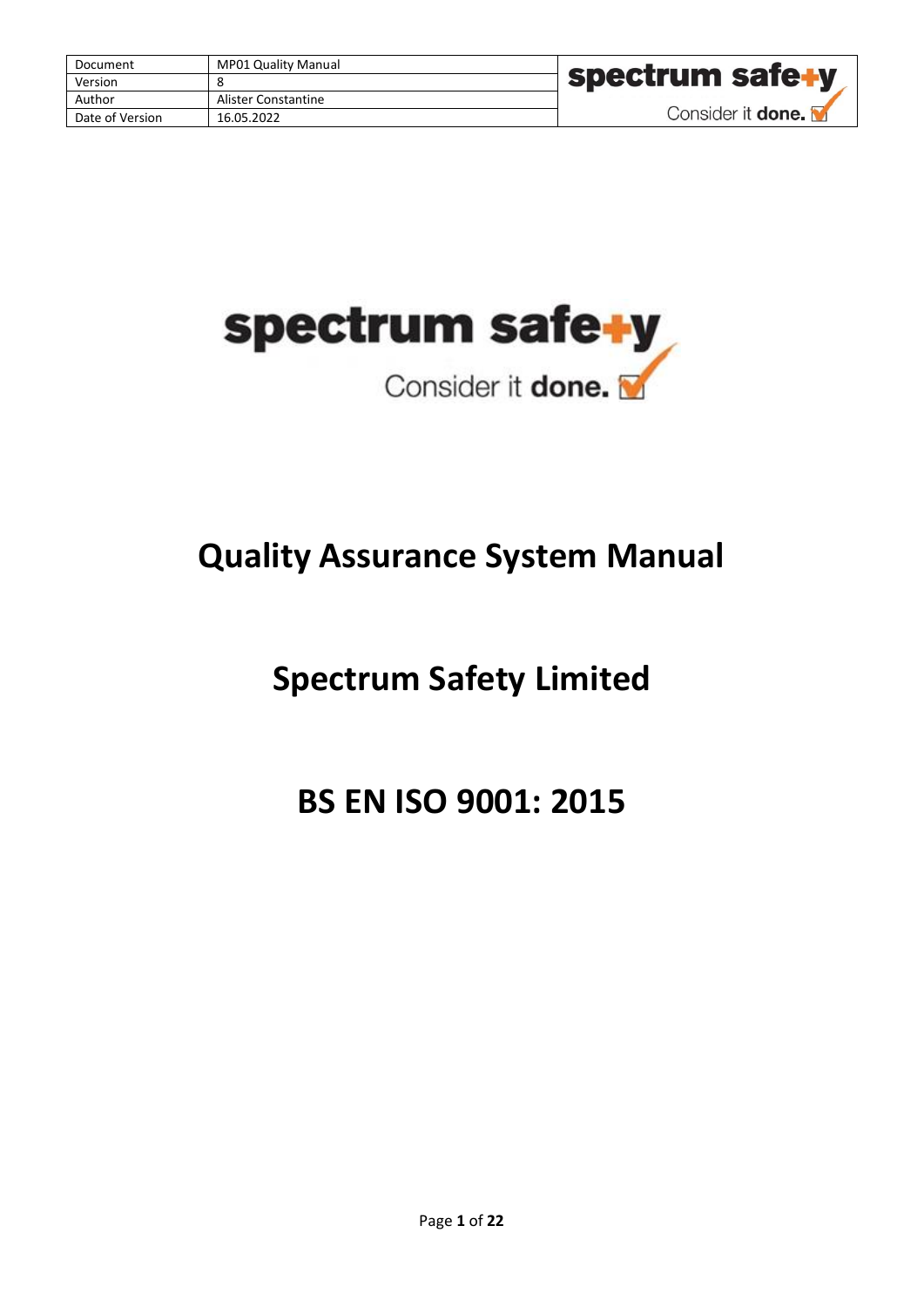| Document        | <b>MP01 Quality Manual</b> |                          |
|-----------------|----------------------------|--------------------------|
| Version         |                            | spectrum safe+y          |
| Author          | Alister Constantine        |                          |
| Date of Version | 16.05.2022                 | Consider it <b>done.</b> |

## **Contents**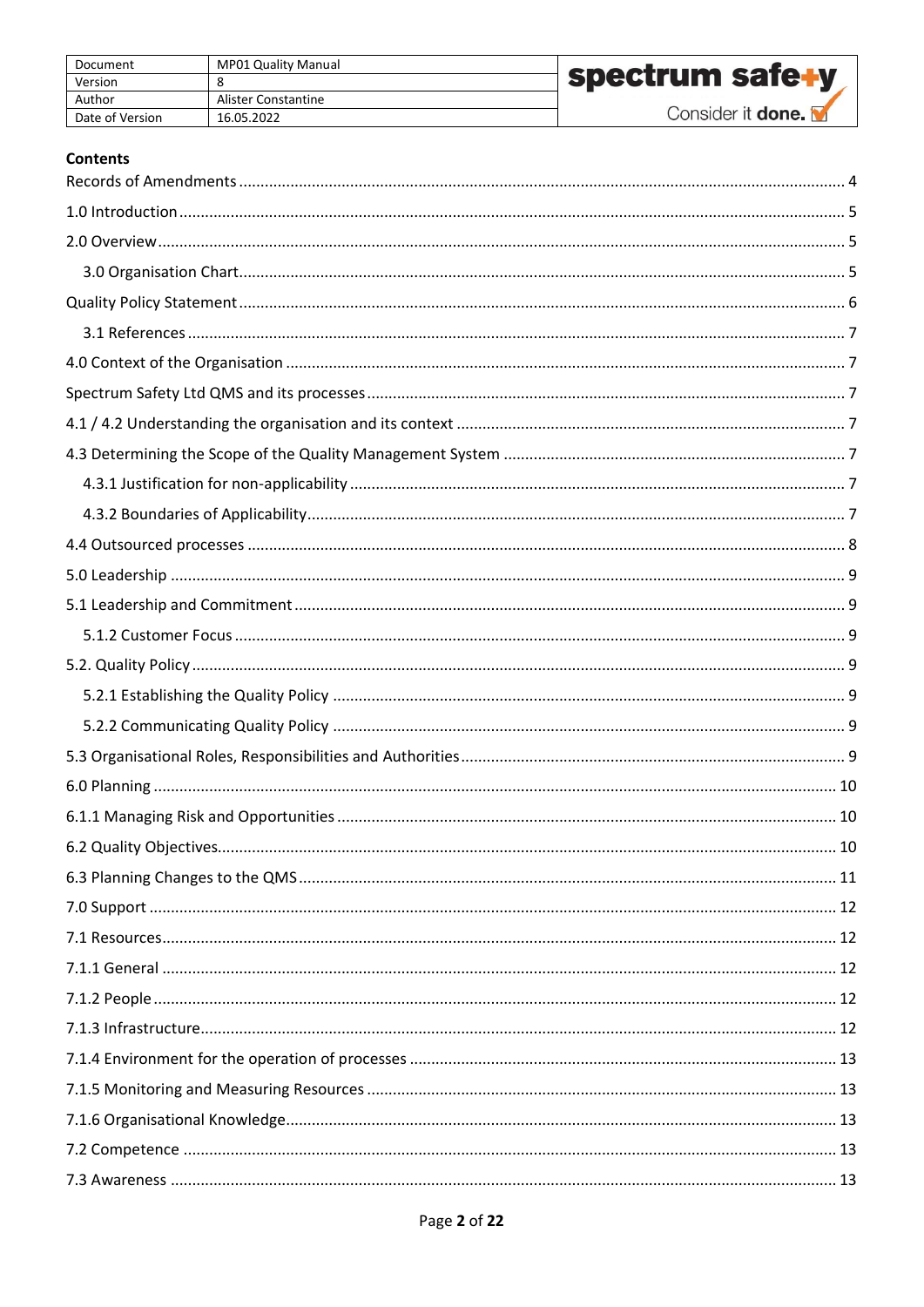| Document        | <b>MP01 Quality Manual</b> |                          |
|-----------------|----------------------------|--------------------------|
| Version         |                            | <b>spectrum safe+y</b>   |
| Author          | Alister Constantine        |                          |
| Date of Version | 16.05.2022                 | Consider it <b>done.</b> |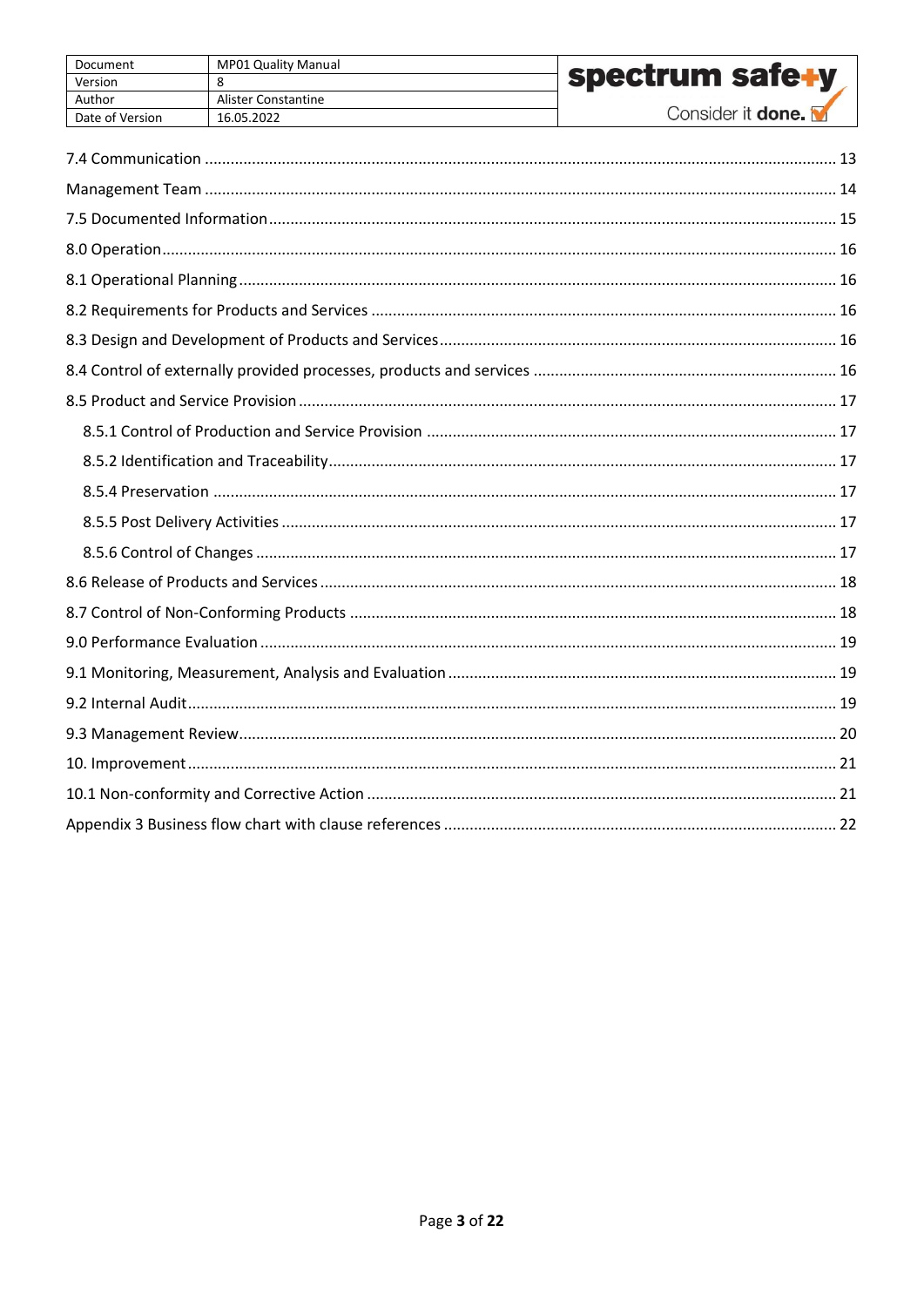| Document        | MP01 Quality Manual |                          |
|-----------------|---------------------|--------------------------|
| Version         |                     | spectrum safe+y          |
| Author          | Alister Constantine |                          |
| Date of Version | 16.05.2022          | Consider it <b>done.</b> |

## <span id="page-3-0"></span>**Records of Amendments**

| <b>Issue</b> | <b>Rev</b>     | <b>Document Title</b> | <b>Detail of Amendment</b>                                      | <b>Initial</b> | <b>Date</b> | <b>Change</b><br>Comm. |
|--------------|----------------|-----------------------|-----------------------------------------------------------------|----------------|-------------|------------------------|
| 01.12.2020   | 6              | <b>Quality Manual</b> | Addition of two Warehouse<br>Managers.                          | <b>SK</b>      | 01.12.2020  | Yes                    |
| 09.04.2021   | $\overline{7}$ | <b>Quality Manual</b> | Expand clause details including<br>boundaries of applicability. | SK             | 09.04.2021  | Yes                    |
| 16.05.2022   | 8              | <b>Quality Manual</b> | Add WhatsApp as a process of<br>communication.                  | SK             | 16.05.2022  | Yes                    |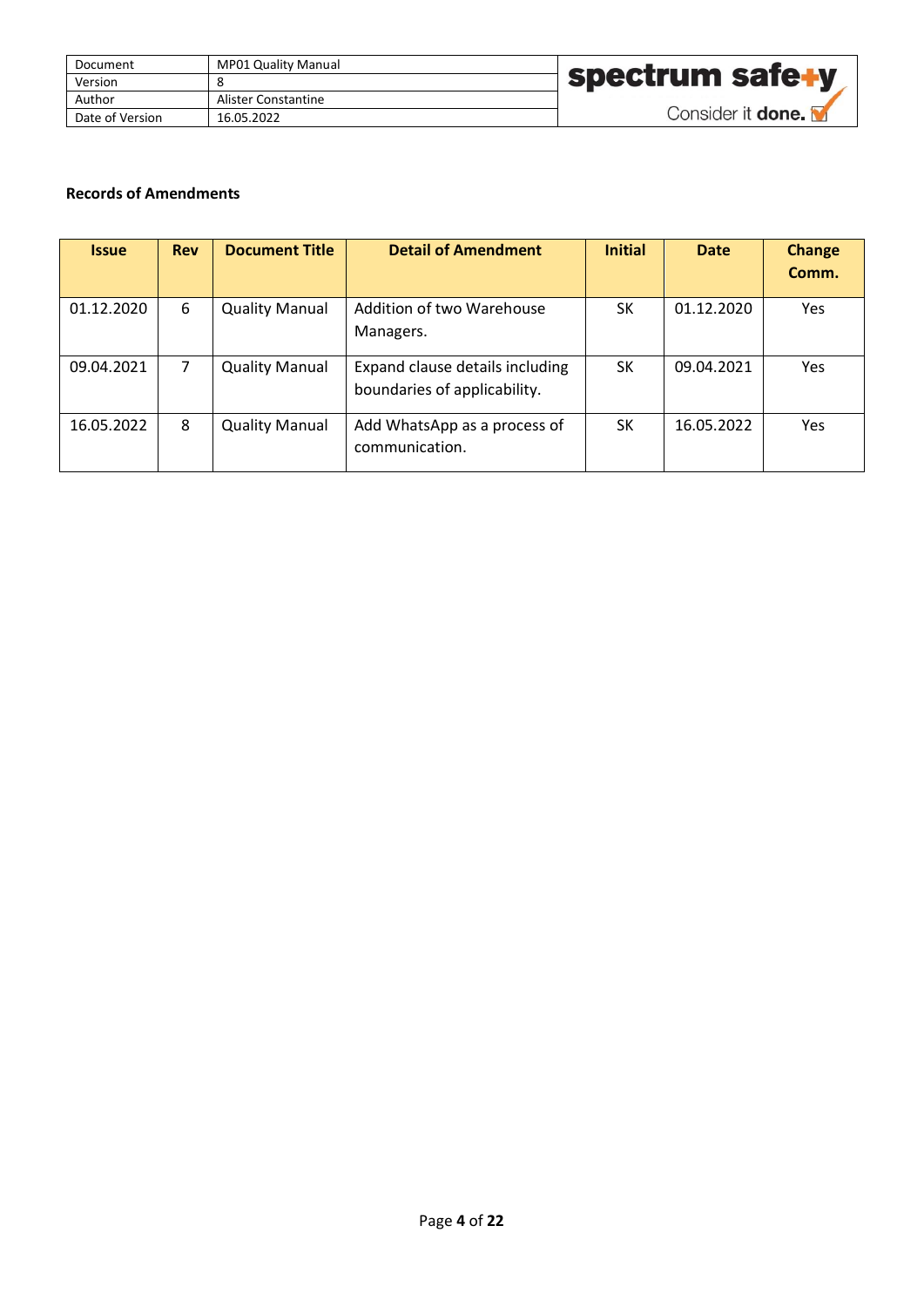| Document        | <b>MP01 Quality Manual</b> |                          |
|-----------------|----------------------------|--------------------------|
| Version         |                            | spectrum safe+y          |
| Author          | Alister Constantine        |                          |
| Date of Version | 16.05.2022                 | Consider it <b>done.</b> |

## <span id="page-4-0"></span>**1.0 Introduction**

This manual has been prepared as a means of demonstrating our commitment to the requirements of BS EN ISO: 9001: 2015 Quality Management System. The benefit to Spectrum Safety Ltd. in implementing a Quality Management System is to maintain comprehensive management controls that seek to act on opportunities and minimise applicable risks to the quality of service and products offered by the company, its employees or customers.

## <span id="page-4-1"></span>**2.0 Overview**

Spectrum Safety Ltd. were established in 2003 to satisfy customer requirements for industrial consumable products and associated services. Spectrum Safety Ltd. thrive on providing customer service, satisfaction and support including technical assistance.

The scope of our present activities includes:

- The supply and distribution of industrial consumables
- Management and brokerage of industrial waste including hazardous materials

#### <span id="page-4-2"></span>**3.0 Organisation Chart**

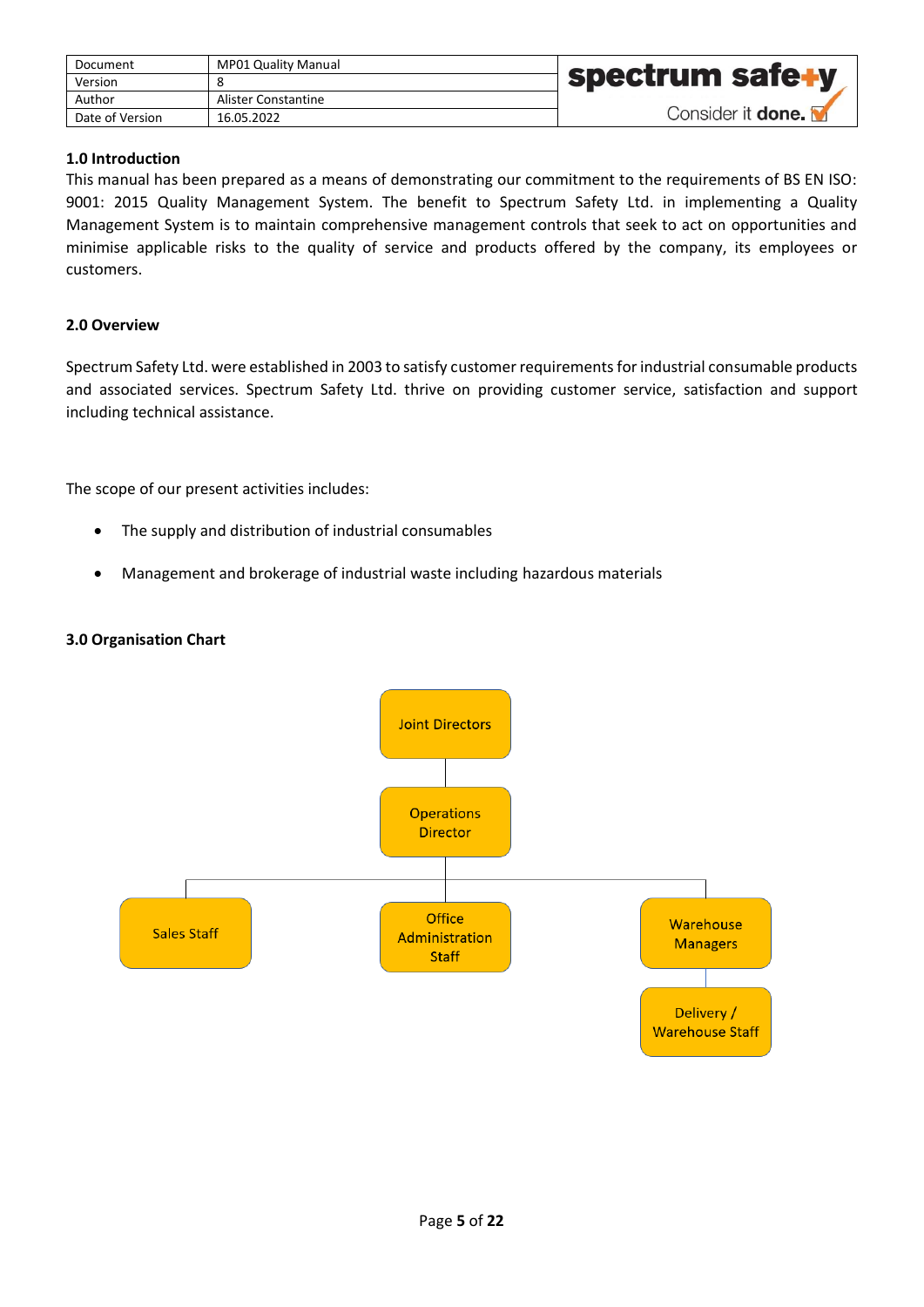| Document        | <b>MP01 Quality Manual</b> |                   |
|-----------------|----------------------------|-------------------|
| Version         |                            | spectrum safe+y   |
| Author          | Alister Constantine        |                   |
| Date of Version | 16.05.2022                 | Consider it done. |

## <span id="page-5-0"></span>**Quality Policy Statement**

The strategy of Spectrum Safety Limited is to operate and to continually improve its quality management system by regularly and systematically reviewing outputs to ensure its effectiveness and efficiency.

We recognise that our success is dependent on the success of our customers. We will make customer satisfaction our primary goal by working with them to satisfy and, wherever possible, exceed their expectations now and in the future.

This policy has the full support of the Joint Directors and is communicated to all staff to provide a clear understanding of the organisation's quality objectives.

The objectives of the Quality Policy include:

- Adhering to all regulatory, legal and environmental expectations of our service that have been agreed by insurers, professional institutions and local authorities.
- Commitment to being the preferred supplier in each of the sectors that we serve. To this end our customers are our primary concern. We aim not only to satisfy them, but also earn loyalty through forming longstanding relationships with them through facilitation of a partnering approach.
- providing an environment to encourage employees and subcontractors at all levels to direct their abilities to the benefit of the organisation and their own personal satisfaction.
- keeping abreast of technological changes and innovations that may be of benefit to existing markets and provide a direction to new business areas.
- ensuring measures are in place in essential core areas of the business, which indicate how well the business is performing. This includes not only basic business measures of cash flow, sales, capital expenditure etc., but also concern resolution criteria and data gathering to determine our success.

These objectives and associated key performance indicators are reviewed at the Management Review.

Dissatisfied customers constitute business risk.

International Standard IS0 9001:2015 *(Quality Management Systems – Requirements)* provides a process for satisfying customers.

To this end, Spectrum Safety Ltd has developed and implemented a quality management system that meets the requirements of the Standard, provides confidence to our customers and is committed to continual improvement.

| Signed | <b>Managing Director</b> | <b>Date</b> |
|--------|--------------------------|-------------|
|        | <b>Simon Oldacre</b>     |             |
|        |                          | 16.05.2022  |
|        |                          |             |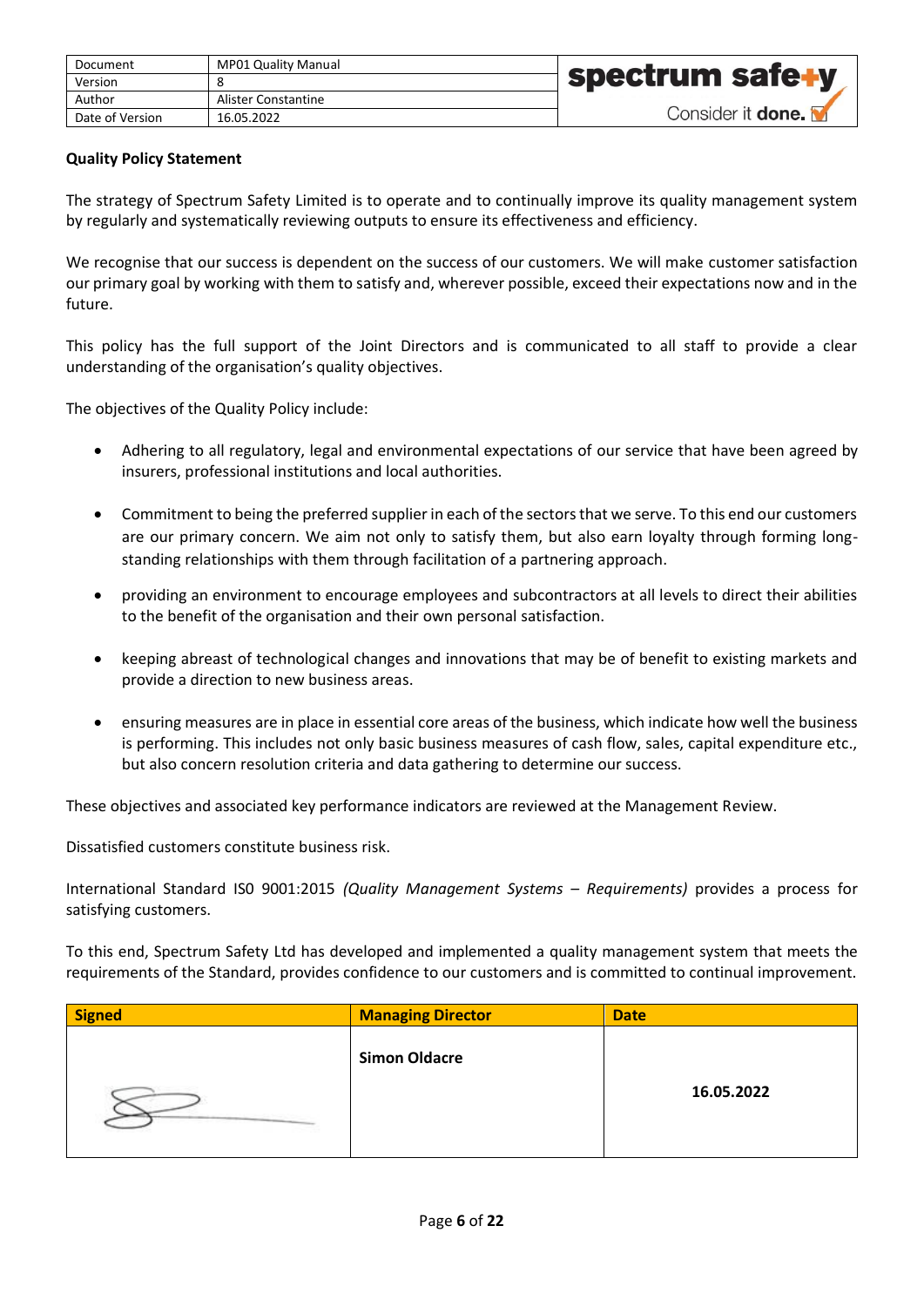| Document        | <b>MP01 Quality Manual</b> |                          |
|-----------------|----------------------------|--------------------------|
| Version         |                            | <b>spectrum safe+y</b>   |
| Author          | Alister Constantine        |                          |
| Date of Version | 16.05.2022                 | Consider it <b>done.</b> |

# <span id="page-6-0"></span>**3.1 References**

| <b>Term</b>            | <b>Definition</b>                          |
|------------------------|--------------------------------------------|
| QMS                    | <b>Quality Management System</b>           |
| <b>Management Team</b> | Three Directors                            |
| Quality Team           | Operations Director, Warehouse and Drivers |
| <b>PM</b>              | Process Map                                |

#### <span id="page-6-1"></span>**4.0 Context of the Organisation**

The context of the organisation has been defined and documented in record 'Context of the Organisation'. This includes the details regarding the organisation's internal and external issues, as well as the needs and expectations of interested parties. This information will be maintained and reviewed through Management Review and will be used to inform the assessments of risk and opportunity defined in Section 6.1 of this manual.

#### <span id="page-6-2"></span>**Spectrum Safety Ltd QMS and its processes**

An overview of the QMS and its processes can be found in Appendix 1 of this manual.

#### <span id="page-6-3"></span>**4.1 / 4.2 Understanding the organisation and its context**

Refer to 'Context of Organisation' document.

#### <span id="page-6-4"></span>**4.3 Determining the Scope of the Quality Management System**

The scope of our present activities includes:

- The supply and distribution of industrial consumables
- Management and brokerage of industrial waste including hazardous materials

#### <span id="page-6-5"></span>**4.3.1 Justification for non-applicability**

As a wholesaler and waste management broker, Spectrum Safety Limited does not offer a design and development service to its customers.

#### <span id="page-6-6"></span>**4.3.2 Boundaries of Applicability**

Boundaries of applicability apply to purchased items which are delivered to customers and include manufacturers product warranties.

In addition to product sales, boundaries extend to services offered to customers including waste management.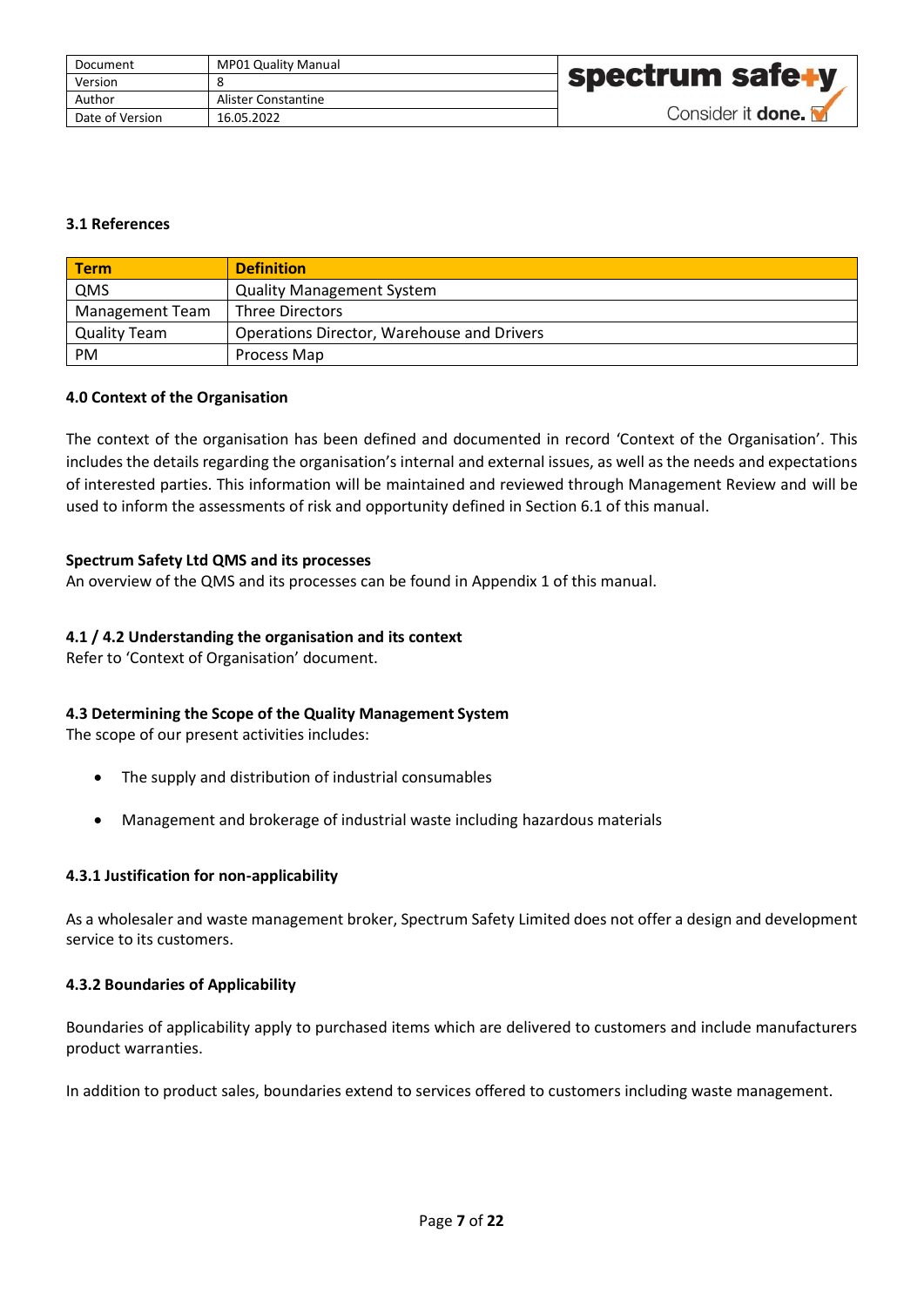| Document        | <b>MP01 Quality Manual</b> |                          |
|-----------------|----------------------------|--------------------------|
| Version         |                            | spectrum safe+y          |
| Author          | Alister Constantine        |                          |
| Date of Version | 16.05.2022                 | Consider it <b>done.</b> |

## <span id="page-7-0"></span>**4.4 Outsourced processes**

Spectrum Safety Limited use a range of specialist external providers including contractors to supply services including maintenance of equipment.

Spectrum Safety work closely with each organisation under their control to ensure both occupational health and safety and environmental aspects are fulfilled. Outsources processes will be closely monitored by Spectrum including pre-qualification assessments, participation in the development of risk assessments, method statements and routine monitoring.

• PM05 External Provider Evaluation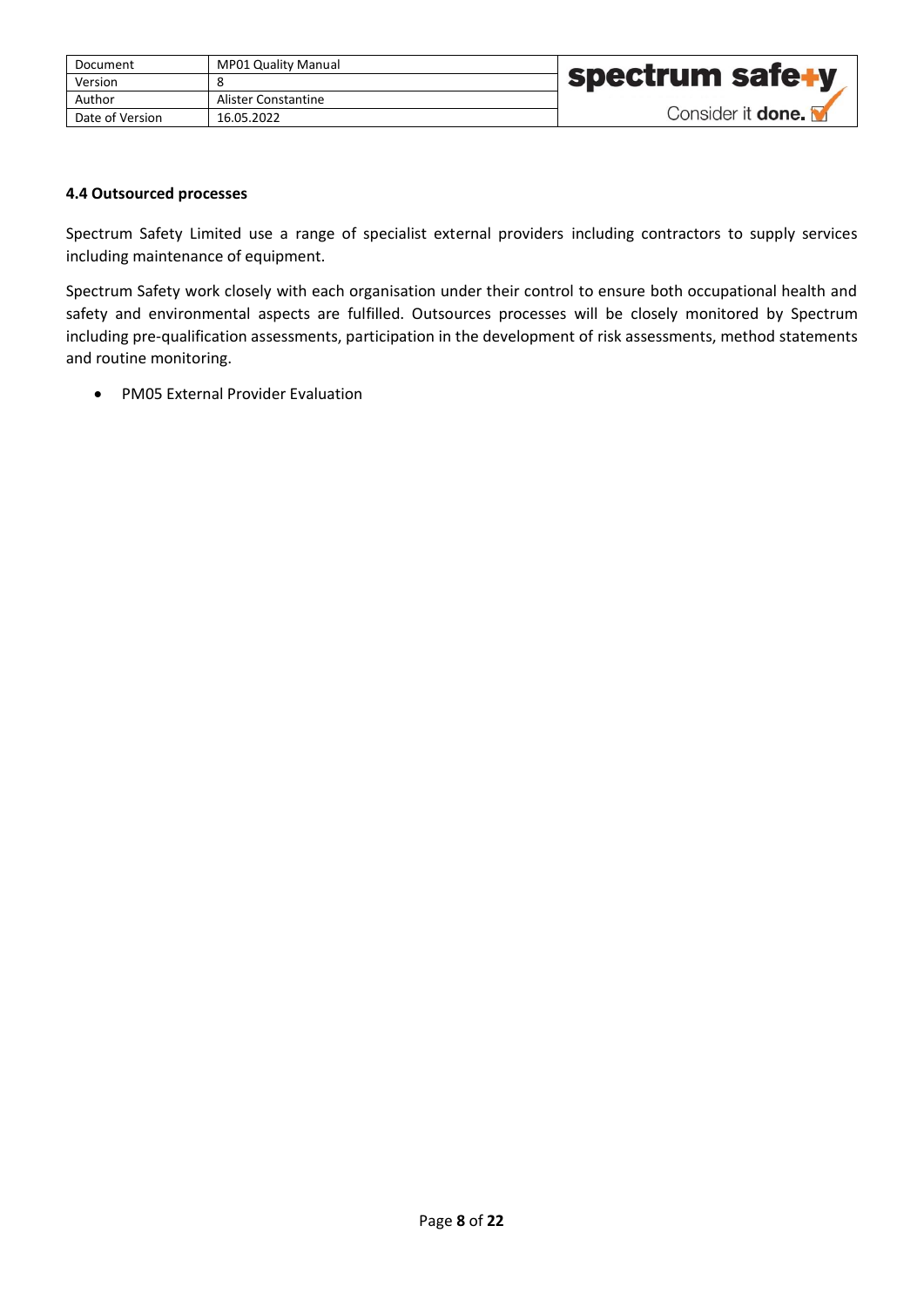| Document        | <b>MP01 Quality Manual</b> |                          |
|-----------------|----------------------------|--------------------------|
| Version         |                            | <b>Spectrum safe+y</b>   |
| Author          | Alister Constantine        |                          |
| Date of Version | 16.05.2022                 | Consider it <b>done.</b> |

## <span id="page-8-0"></span>**5.0 Leadership**

## <span id="page-8-1"></span>**5.1 Leadership and Commitment**

Customer focus is a critical element to the operation of the QMS and the aim of the business is customer satisfaction. All customer requirements will be defined and understood by the relevant department within the business. Where legal and statutory requirements exist, these will be defined in processes and procedures.

For roles and responsibilities also refer to 7.4 – Management Team.

## <span id="page-8-2"></span>**5.1.2 Customer Focus**

Spectrum Safety Limited strives to identify current and future customer needs, to meet their requirements and to exceed their expectations. Top management ensures that the focus on improving customer satisfaction is maintained by setting and reviewing objectives related to customer satisfaction at management review meetings and in the quality objectives list.

Top management also ensures that customer requirements are understood and met. Customer requirements are understood, converted into internal requirements and communicated to appropriate personnel within the organisation. Customer complaints and other customer feedback are continually monitored and measured to identify opportunities for improvement. We continually look for ways to interact directly with our customers to ensure that we focus on their unique needs and expectations.

#### <span id="page-8-3"></span>**5.2. Quality Policy**

#### <span id="page-8-4"></span>**5.2.1 Establishing the Quality Policy**

The Quality Policy is documented in this Quality Manual in Section 1. A signed copy will be placed in reception, on notice boards at the Company Office and posted on the Company website. In addition to the Company website the Policy may be made available on request from customers.

#### <span id="page-8-5"></span>**5.2.2 Communicating Quality Policy**

Policy statements will be distributed to all employees, posted on notice boards and made available to interested parties upon request.

#### <span id="page-8-6"></span>**5.3 Organisational Roles, Responsibilities and Authorities**

Flexibility and adaptation to change is a key attribute within the organisation. There are no defined Organisational roles and responsible outside of business processes, however, the Operations Director takes responsibility for the day-to-day administration of the Quality Management System.

Authority is aligned to positions identified within the organogram located on page 5.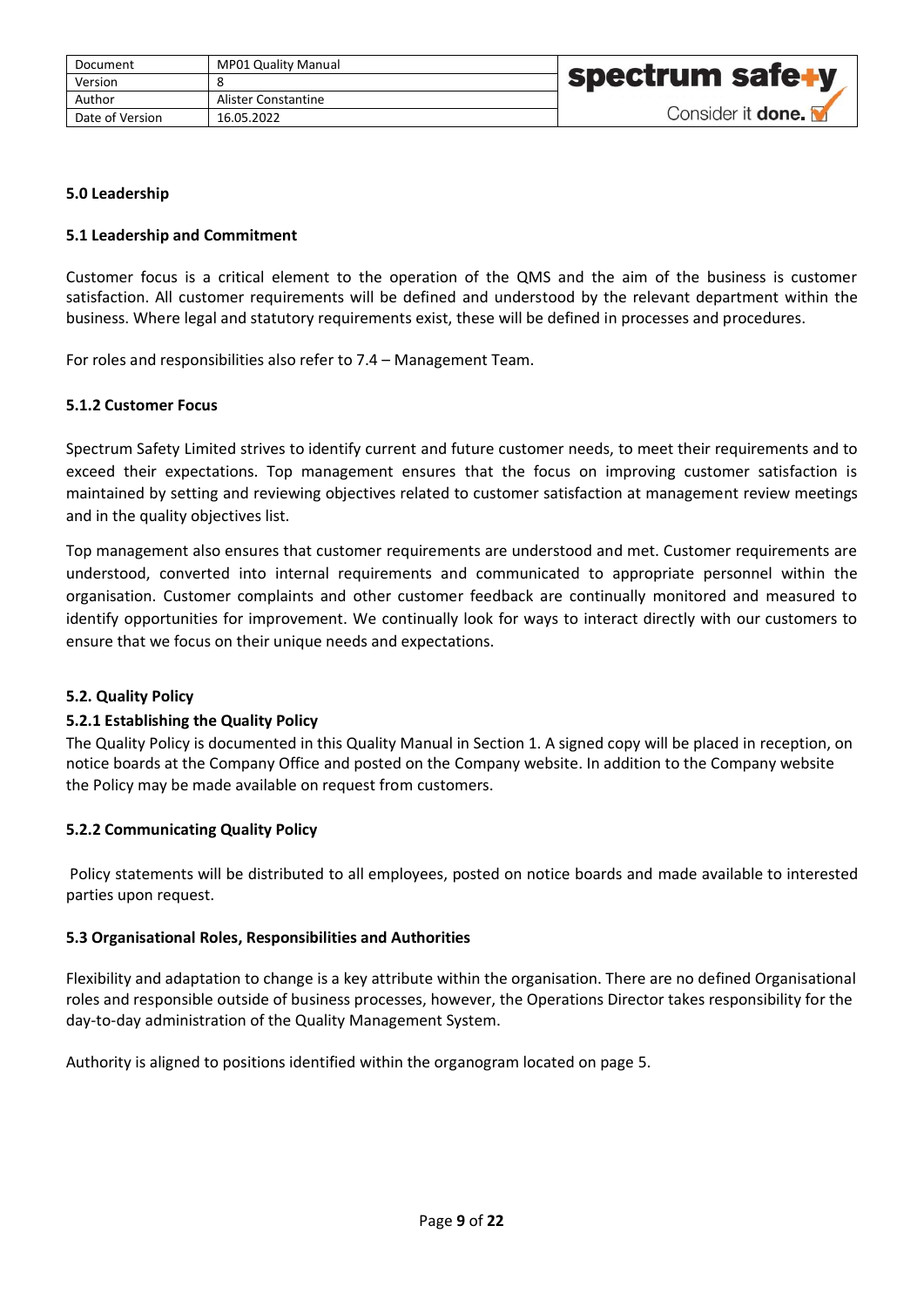| Document        | <b>MP01 Quality Manual</b> |                          |
|-----------------|----------------------------|--------------------------|
| Version         |                            | <b>spectrum safe+y</b>   |
| Author          | Alister Constantine        |                          |
| Date of Version | 16.05.2022                 | Consider it <b>done.</b> |

## <span id="page-9-0"></span>**6.0 Planning**

## <span id="page-9-1"></span>**6.1.1 Managing Risk and Opportunities**

Risks and Opportunities will be identified and managed by the Quality Team on a periodic basis, and at least at the Management Review meeting each year.

Risks and Opportunities will be identified within the 'Context of the Organisation' (See Record). The issues will be assessed and linked to either controls (e.g. processes) or Quality Objectives and reviewed at Management Review.

Records will be maintained of the Risk Assessment.

The following criteria will be used to assess the risks and opportunities being assessed: Impact levels will be assessed using a three-level risk assessment methodology for Likelihood of Occurrence, and Severity. Where:

| Level                       | Likelihood                                                                           | <b>Severity</b>                                                                                                                                                                                                                                                       |
|-----------------------------|--------------------------------------------------------------------------------------|-----------------------------------------------------------------------------------------------------------------------------------------------------------------------------------------------------------------------------------------------------------------------|
| 1                           | Not likely to occur, infrequent                                                      | Limited severity                                                                                                                                                                                                                                                      |
|                             | <b>Expected number of occurrences:</b>                                               | For QMS: Some minor breach of policy or Customer                                                                                                                                                                                                                      |
|                             | Less than 5 times per annum                                                          | dissatisfaction                                                                                                                                                                                                                                                       |
| 2                           | Moderate likelihood of occurrence, frequently<br>occurs                              | Moderate severity                                                                                                                                                                                                                                                     |
|                             |                                                                                      | For QMS: A customer complaint or supplier issue                                                                                                                                                                                                                       |
|                             | Expected number of occurrences:                                                      | which could require senior management involvement                                                                                                                                                                                                                     |
|                             | Less than 12 times per annum                                                         | to resolve. An internal production issue which could                                                                                                                                                                                                                  |
|                             |                                                                                      | cost an unexpected amount of either financial or<br>other resources                                                                                                                                                                                                   |
| 3                           | Definite likelihood of occurrence                                                    | <b>Extreme severity</b>                                                                                                                                                                                                                                               |
|                             | <b>Expected number of occurrences:</b><br>13 or more times per annum                 | For QMS: An issue that could significantly damage the<br>ability of Spectrum Safety to function correctly, or<br><b>Customer issue that requires Senior Management</b><br>intervention and ongoing Senior Management<br>supervision to resolve. Breach of Legislation |
| <b>Mitigating the score</b> |                                                                                      |                                                                                                                                                                                                                                                                       |
|                             | Where controls are in place and effective, they may be mitigated by a factor of 0.5. |                                                                                                                                                                                                                                                                       |

#### <span id="page-9-2"></span>**6.2 Quality Objectives**

Spectrum Safety Limited set improvement objectives and targets for Quality which are reviewed at the annual Management Review. This review is attended by the leadership team as defined in the Management Systems Process Map:

• PM01 Management Review

•

In setting objectives, consideration is given to:

• Quality policy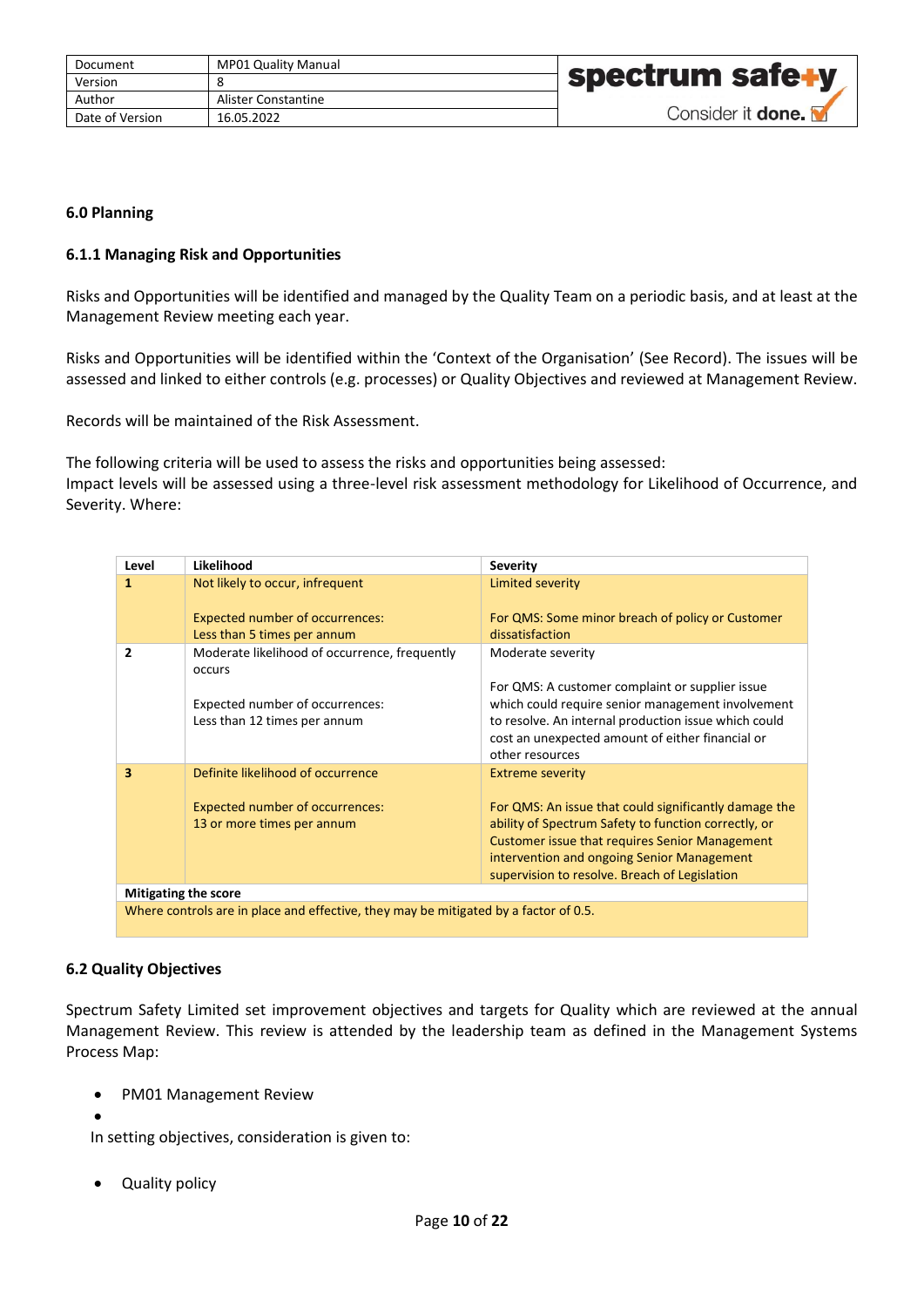| Document        | <b>MP01 Quality Manual</b> |                          |
|-----------------|----------------------------|--------------------------|
| Version         |                            | spectrum safe+y          |
| Author          | Alister Constantine        |                          |
| Date of Version | 16.05.2022                 | Consider it <b>done.</b> |

- If practicable measurement of objective performance
- Risk assessment and audit results
- Compliance obligations
- Risks and opportunities identified
- Needs and expectations of Interested Parties
- Appropriate levels of resources applied to achieving objectives
- Customer feedback.

Details of objectives and targets have been identified in:

- PM01 Management Review
- MP10 Objectives register

Responsibilities and targets are defined at relevant levels of the organisation. The means of achievement and associated timeframes are also defined and documented according to the above procedure.

Periodic leadership meetings are used as a mechanism to review previous assigned actions. Following the meeting, the next meeting includes a review of previous set objectives to measure if the action has been achieved. Measurements may be statistical or based on information that the action has been fulfilled.

Procedures are amended, or new procedures introduced when necessary to ensure satisfactory implementation of any part of the QMS programme.

Quality objectives shall be recorded in MP10 objectives register and communicated via the Company notice board.

#### <span id="page-10-0"></span>**6.3 Planning Changes to the QMS**

Any changes that are required to the Quality Management System will be defined and agreed with the Management Team. Any member of the organisation can suggest changes, and the Operations Director will approve any changes that are required for inclusion.

Appropriate levels of document control will be applied to avoid misunderstanding. All changes will be notified to the relevant staff to ensure they are aware and competent.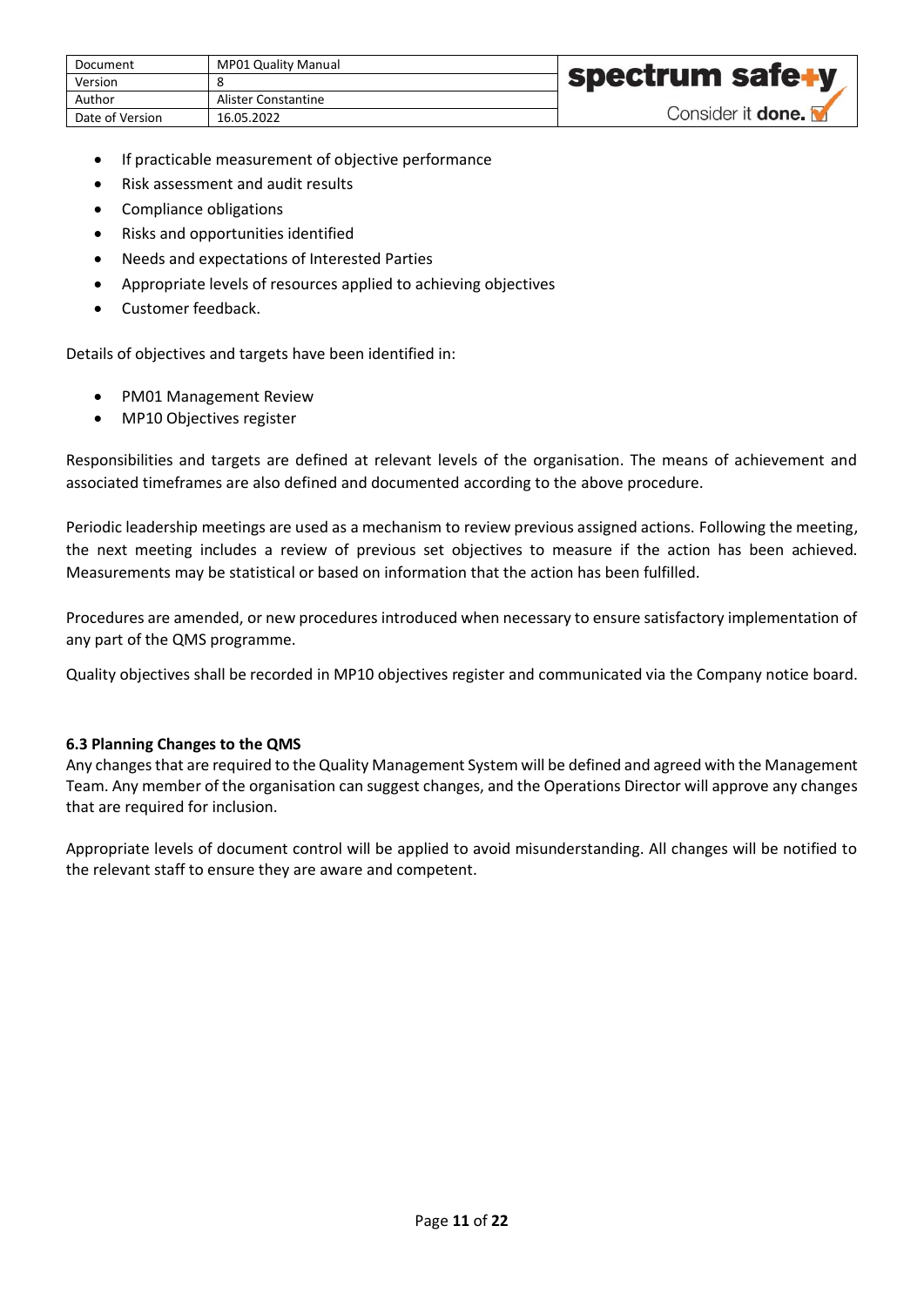| Document        | <b>MP01 Quality Manual</b> |                          |
|-----------------|----------------------------|--------------------------|
| Version         |                            | spectrum safe+y          |
| Author          | Alister Constantine        |                          |
| Date of Version | 16.05.2022                 | Consider it <b>done.</b> |

#### <span id="page-11-1"></span><span id="page-11-0"></span>**7.0 Support 7.1 Resources 7.1.1 General**

<span id="page-11-2"></span>The Management Team is responsible for ensuring that resources are adequate and in place to operate the operational processes, and the processes required for the QMS.

An organisation structure has been defined to operate the company and is available as a record to this QMS.

The Directors determine and provide the resources needed to: -

- Implement and maintain the quality management system and continually seek to improve its effectiveness. Particular importance is placed on the effectiveness of the key performance indicators of business processes, which may instigate action for enhancing resources and / or the performance improvement of personnel.
- Ensure there are sufficient human and hardware resources to meet customer requirements, consequently enhancing customer satisfaction.

Requirements for externally provided goods and services are defined in:

- PM04 Purchasing and Goods In
- PM05 External Provider Evaluation

The organisation operates from a premises divided into five sections:

- Administration office
- Sales representative office
- Warehouse 1 comprising of storage and dispatch
- Warehouse 2 comprising of storage
- External storage yard.

The environment for the operation of the business processes is detailed in the context of the organisation document referenced in Section 4 of this manual.

Monitoring and measurement of the processes takes place on a regular basis to ensure effectiveness and efficiency. A limited amount of calibration is required, and where it is required, the details are defined in:

• Process Map 10 Calibration

As defined in the 'Context of the Organisation', Spectrum Safety Ltd operates with a competent and stable staff. The processes rely on the transfer of organisational knowledge between staff, which occurs through close communication in a culture which is customer focussed. Where issues arise, relevant team members will work together to ensure that knowledge is passed on.

#### <span id="page-11-3"></span>**7.1.2 People**

Refer to section 7.4 'Management Team'.

## <span id="page-11-4"></span>**7.1.3 Infrastructure**

Infrastructure and the environment for the operation of business processes are detailed in the context of the organisation document referenced in Section 4 of this manual.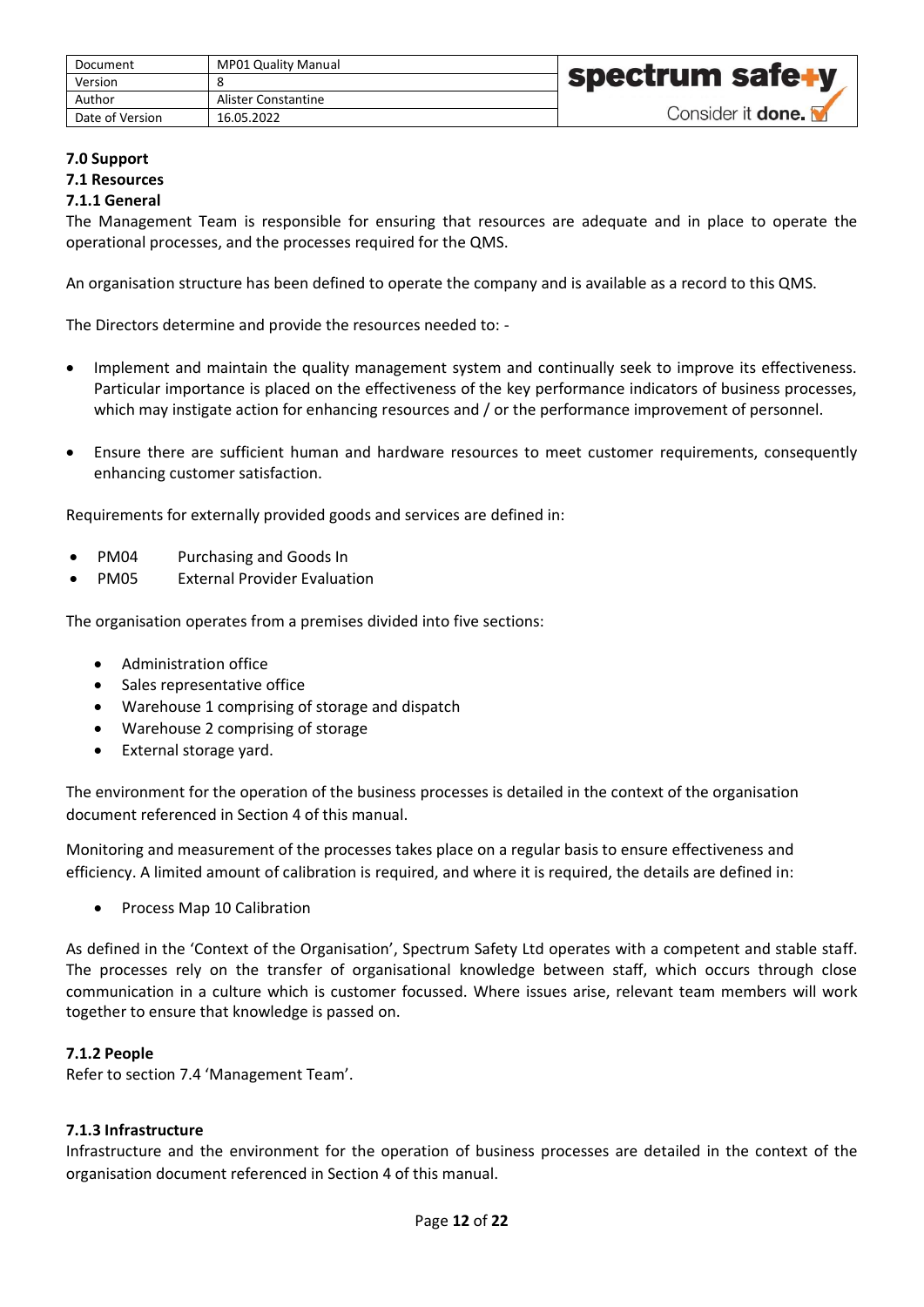| Document        | <b>MP01 Quality Manual</b> |                   |
|-----------------|----------------------------|-------------------|
| Version         |                            | spectrum safe+y   |
| Author          | Alister Constantine        |                   |
| Date of Version | 16.05.2022                 | Consider it done. |

## <span id="page-12-0"></span>**7.1.4 Environment for the operation of processes**

Refer to section 7.1.3

## <span id="page-12-1"></span>**7.1.5 Monitoring and Measuring Resources**

Due to the scope of the business there is limited requirement to maintain calibrated equipment. Calibrated equipment consists of floor scales within the warehouse.

## <span id="page-12-2"></span>**7.1.6 Organisational Knowledge**

As defined in the 'Context of the Organisation', Spectrum Safety Limited operate with competent and stable staff. The processes rely on the wealth of industry related experience and the transfer of organisational knowledge between staff, which occurs through close communication in a culture which is customer focused. Where issues arise, relevant team members will work together to ensure that knowledge is passed on.

#### <span id="page-12-3"></span>**7.2 Competence**

Personnel performing work affecting product quality are competent based on appropriate education, skills, training and experience.

- i. Spectrum Safety Ltd recognises the importance of training in improving quality and service and a structured training matrix is periodically updated to reflect the competence levels of the workforce. Where skills gaps are identified, training is provided to satisfy these needs and the effectiveness of these actions is evaluated.
- ii. Training not only includes familiarity with products and processes, but also awareness of Health & Safety at Work issues relevant to the role of the individual.
- iii. Where it is felt, individuals require training in certain activities, details are recorded onto Individual Training Records by the Operations Director or delegated representative. Training records are reviewed at every Management Review and Training Records updated accordingly.
- iv. After induction, competence is reviewed on a regular basis as part of an ongoing appraisal process for new recruits and the Training Record is updated to reflect the level achieved.

See also: Process PM02. Employee Training and Competence

#### <span id="page-12-4"></span>**7.3 Awareness**

All staff in the organisation are made aware of the QMS through the induction process and periodic training and updates that are made available to them.

The Quality Policy is posted on notice boards and in reception, and where appropriate, details of quality objectives are shared. All staff are aware of their contribution to the organisation and the importance of the processes they operate. Implications of not following the processes are made clear by the relevant Director and where appropriate, are defined in operational processes.

## <span id="page-12-5"></span>**7.4 Communication**

Communications relevant to the QMS are managed by the Management Team. In the event of emergencies, the Management Team will work together to ensure that emergency services and other stakeholders are engaged. Other external communications that occur on a day-to-day basis are defined in processes outlined in Section 8 of this manual.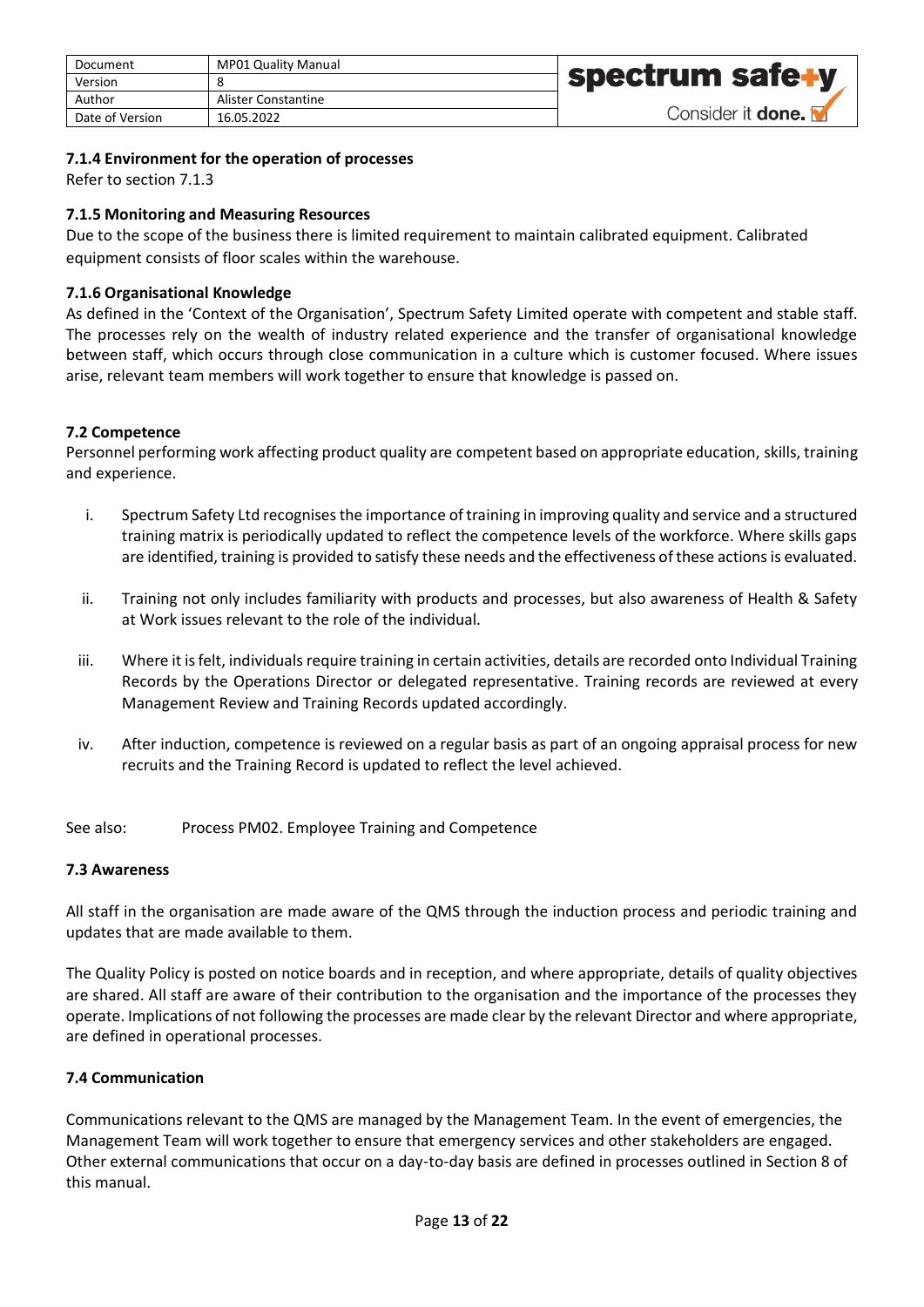| Document        | <b>MP01 Quality Manual</b> |                          |
|-----------------|----------------------------|--------------------------|
| Version         |                            | <b>spectrum safe+y</b>   |
| Author          | Alister Constantine        |                          |
| Date of Version | 16.05.2022                 | Consider it <b>done.</b> |

Internal communications regarding the Quality Management System will be co-ordinated by the Management Team. Communication between office-based sales, sales executives and drivers maybe conducted by the use of WhatsApp provided mobile devices are not viewed during driving.

The Management Team structure and their inter-relationship are shown on page 3.

The following outlines the main responsibilities of key personnel within Spectrum Safety Ltd who manage, perform and verify work affecting quality.

## <span id="page-13-0"></span>**Management Team**

Has overall responsibility for the operation of the organisation including:

- Through the Business Plan, operating a low cost, high quality, Customer orientated business, applying the resources of people, capital and revenue expenditure to achieve the targets.
- Maintaining the Business Strategy & Quality Policy and the attainment of its objectives, and securing the cooperation of the employees in observing the provisions of the Quality Management System.
- Acting as joint Management Representatives with responsibility and authority for ensuring the Quality Management System is established, implemented and maintained, and reporting on the performance of the QMS at the Management Review.
- Chairing the annual Management Review, periodically updating the Training Plan and ensuring statutory and regulatory requirements are adhered to
- Liaising with suppliers in achieving the lowest possible cost whilst maintaining expected quality levels.
- Purchase order generation & control and maintenance of Approved List of External Providers.
- Ensuring adequate support is offered to all customers, and relations with those customers are maintained at the highest levels.
- Costing products / services and, where applicable, ascertaining delivery dates.
- Planning and co-ordinating the flow of purchased product inputs and outputs.
- Liaising with the relevant personnel in satisfactorily resolving customer concerns.
- Ensuring product awaiting despatch is transported in accordance with customer and legal requirements.
- Maintaining controlled registers of Quality System documentation.
- Analysis of customer purchasing trends to ensure of stock availability.
- Monitoring customer satisfaction levels, and reporting back to the M.D with results.
- Offering customer support in relation to quality concerns, ensuring reaction to those concerns is immediate, and customer contact is maintained throughout until the concern has been resolved.
- Ensuring internal quality audits are maintained in-line with the internal audit programme and coordinating follow up actions including opportunities for improvement and non-conformance.
- Responsible for considering any impact that new standards, legislation etc. may have on the business
- Control of the warehouse facility including goods inward verification and ensuring ordered products or services are delivered to the customer's premises within the desired timescales.
- Ensuring Quality Standards and high levels of housekeeping are maintained.
- Liaising with the Directors on training needs, informing her of the effectiveness of training undertaken, and taking an active part in the training of personnel under his control.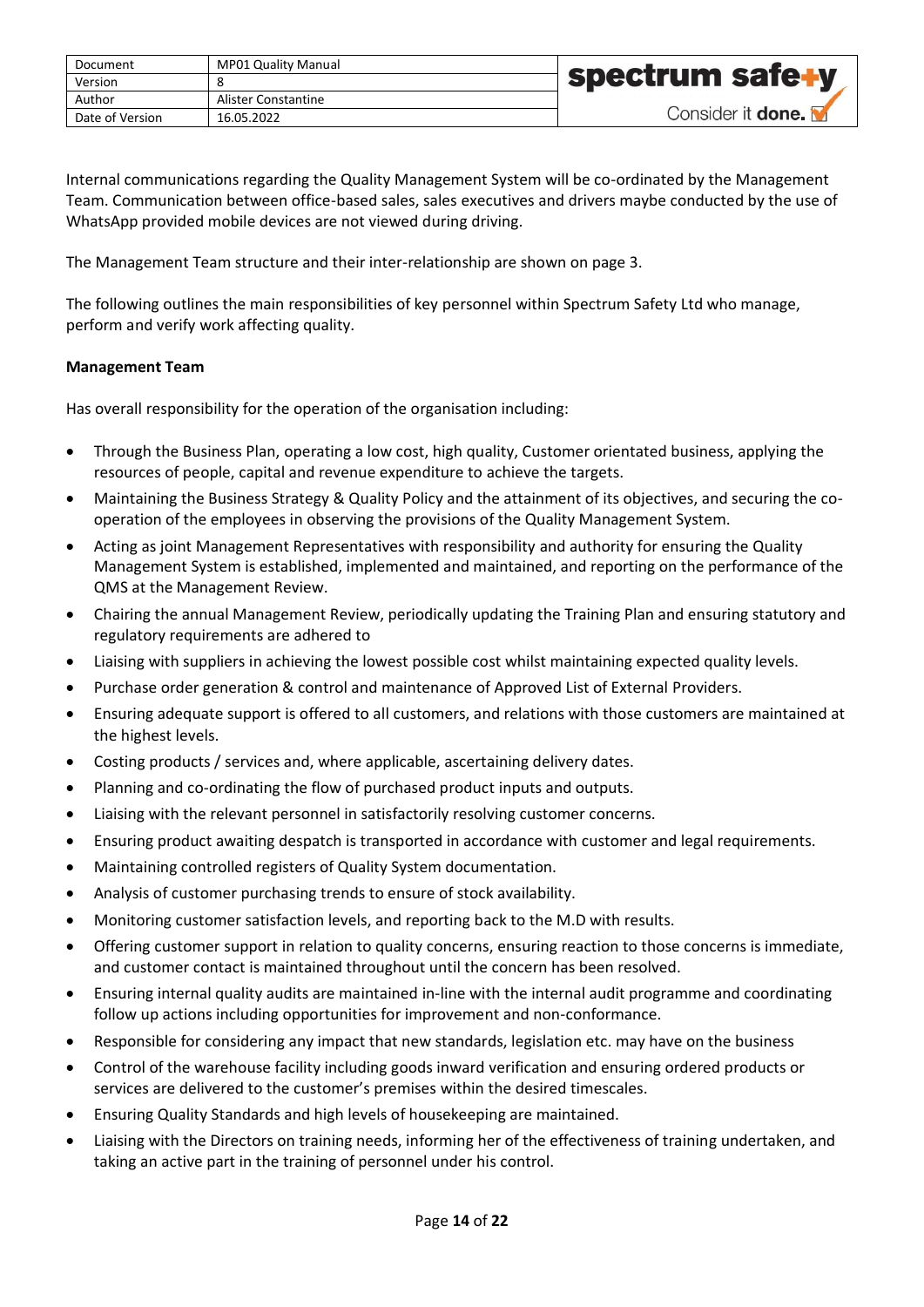| Document        | MP01 Quality Manual |                          |
|-----------------|---------------------|--------------------------|
| Version         |                     | spectrum safe+y          |
| Author          | Alister Constantine |                          |
| Date of Version | 16.05.2022          | Consider it <b>done.</b> |

- Ensuring Company safety regulations are adhered to, and promoting good industrial relations whilst settling minor disputes.
- Ensuring all provisions of the Quality System are adhered to and all staff under his control are aware of, and operate, to the procedures as laid down in the manuals.
- Maintaining a legally compliant road fleet with the support of ADR legal requirements.
- Overall responsibility of all aspects of waste management.

# <span id="page-14-0"></span>**7.5 Documented Information**

Documented procedures are maintained to control all documented information.

The following types of documentation are utilised by the company and are controlled so that incorrect issue or revisions of such documents cannot be used in a way as to jeopardise the effectiveness of our work. These include:

- International Standards
- Internal Procedures
- Process Maps
- Product catalogues.

# **Other documentation:**

Other documentation including product specifications and safety data sheets are obtained from product suppliers via verbal and written requests, or by viewing supplier website pages.

# **Control of Documents**

Documentation generated by Spectrum Safety Ltd is controlled through the appropriate review and authorisation prior to issue and then distributed so that incorrect issues or revisions of such documents are not used. Similar concepts of control apply to documents and data stored on other media such as potable hard drives etc. Secure backup arrangements are in place including secure holdings of backup records off site.

# **Control of Quality Records**

Procedure QP02 has been established which defines the controls needed for the identification, storage, protection, retrieval, retention times, and disposition of the quality records developed to provide evidence of conformance and effective operation of the Quality Management System.

These include: -

- Training records
- Non-conformance statistics
- Complaints correspondence (suppliers and customers)
- Management Review and Internal Audit Records
- Any concessions.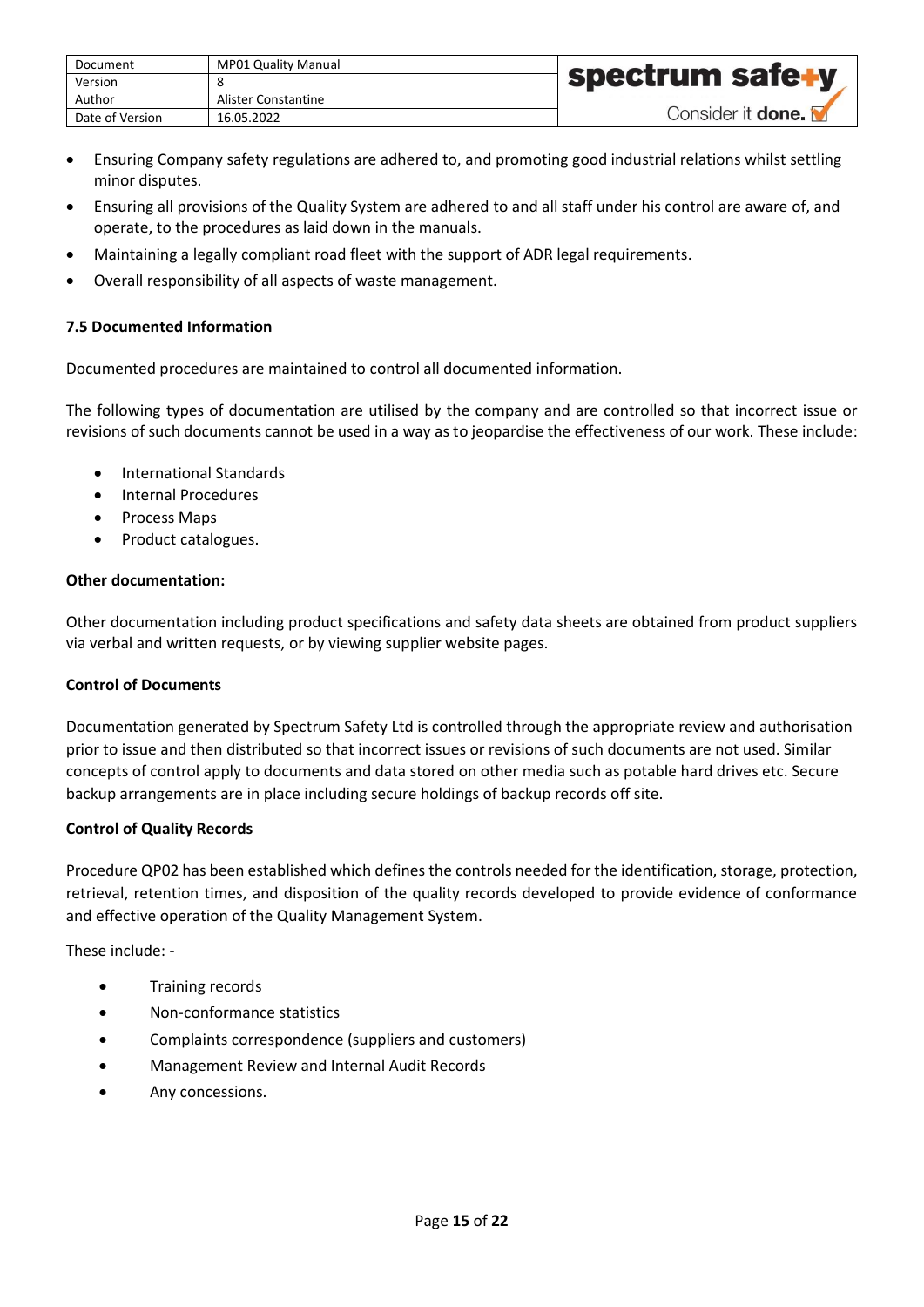| Document        | MP01 Quality Manual |                          |
|-----------------|---------------------|--------------------------|
| Version         |                     | <b>spectrum safe+y</b>   |
| Author          | Alister Constantine |                          |
| Date of Version | 16.05.2022          | Consider it <b>done.</b> |

## <span id="page-15-0"></span>**8.0 Operation**

## <span id="page-15-1"></span>**8.1 Operational Planning**

Operational planning is conducted by the team, in relation to processes defined in:

- PM03 Receipt of enquiries
- PM04 Purchasing and Goods In
- PM06 Inspection and Despatch

Unintended changes relating to the management system shall be discussed by the Leadership Team. QMS updates may be processed via the Documented Record procedure QP01.

Customer changes shall be discussed with the applicable interested party and Operations Director informed of changes.

#### <span id="page-15-2"></span>**8.2 Requirements for Products and Services**

Processes for ensuring that requirements for products and services are defined with the customer, are defined in:

- PM03 Receipt of enquiries
- PM04 Purchasing and goods in
- PM05 External Provider Evaluation
- PM08 Customer Satisfaction
- QP04 Complaints Procedure

#### <span id="page-15-3"></span>**8.3 Design and Development of Products and Services**

Spectrum Safety Ltd is not a design responsible organisation, and we do not currently identify any special processes where the output cannot be verified. Therefore, the Design and Development aspects of element 8.3, and the Validation of Processes clause 8.3.4 of BS EN ISO 9001: 2015 are excluded.

However, as part of our customer satisfaction service Spectrum Safety Ltd may provide guidance relating to technical recommendations and recommendations based on knowledge.

Services are defined by the Management Team as and when they are required for commercial reasons. If the service is to be introduced to the organisation, it will be defined with the Management Team and integrated into the Quality Management System regarding Section 6.3 of this manual.

#### <span id="page-15-4"></span>**8.4 Control of externally provided processes, products and services**

Details of suppliers are maintained on the Sage 200 database. All purchases affecting Spectrum Safety's ability to supply premier class services and products must be from approved suppliers. Any products and services purchased from outside of the Approved Supplier list will be authorised by the Operations Director or Sales Representative.

Processes for the control of externally provided processes, products and services are defined in:

• PM04 Purchasing and Goods In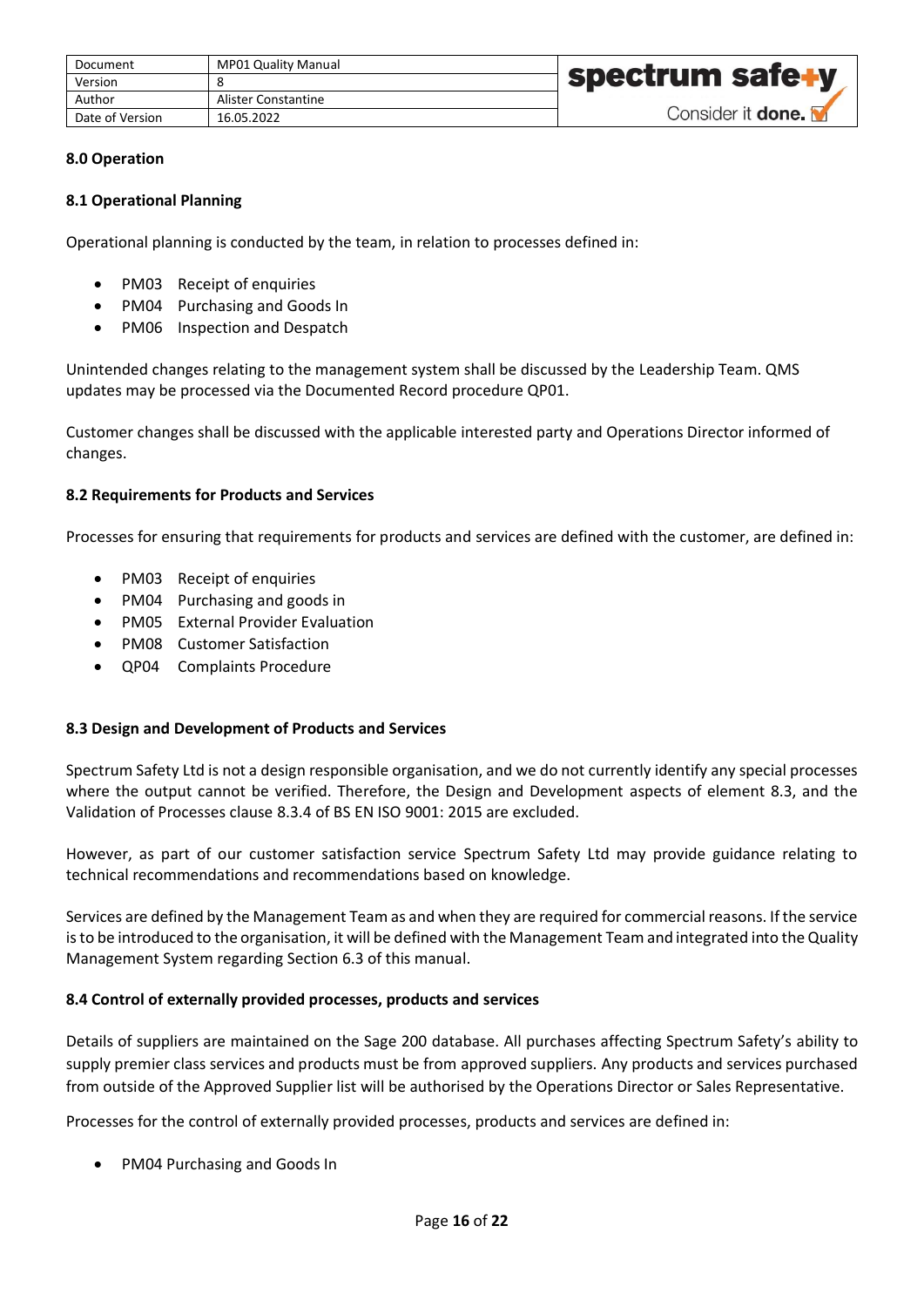| Document        | <b>MP01 Quality Manual</b> |                          |
|-----------------|----------------------------|--------------------------|
| Version         |                            | spectrum safe+y          |
| Author          | Alister Constantine        |                          |
| Date of Version | 16.05.2022                 | Consider it <b>done.</b> |

• PM05 External Provider Evaluation

## <span id="page-16-0"></span>**8.5 Product and Service Provision**

Any property belonging to external providers shall be maintained within the warehouse area prior to processing. Customer owned property shall be clearly identified with packaging labelling including part reference numbers or descriptions.

Processes for the control of product and service provision are defined in:

- PM03 Receipt of enquiries
- PM04 Purchasing and goods in
- PM07 Customer Property
- QP08 Warehouse Procedure

# <span id="page-16-1"></span>**8.5.1 Control of Production and Service Provision**

Control of Production and Service Provision are identified in process in section 8.5.

## <span id="page-16-2"></span>**8.5.2 Identification and Traceability**

Identification and traceability are included within the processes identified in section 8.5. Records of transitions are retained in the computer system and delivery note receipts are scanned and archived within the backed-up computer system.

Items in the warehouse are placed in defined areas and identified with product codes and descriptions.

8.5.3 Property Belonging to Customers and External Providers

Property belonging to customers and external providers is handled with great care. Records of property owned by customers and external providers shall be maintained by the Operations Director.

## <span id="page-16-3"></span>**8.5.4 Preservation**

Property owned by customers or external providers shall be maintained.

#### <span id="page-16-4"></span>**8.5.5 Post Delivery Activities**

The organisation retains documented information relating to customer change requirements. Details are available within the Company computer system.

#### <span id="page-16-5"></span>**8.5.6 Control of Changes**

Any QMS changes are discussed and identified and where applicable are retained as documented information.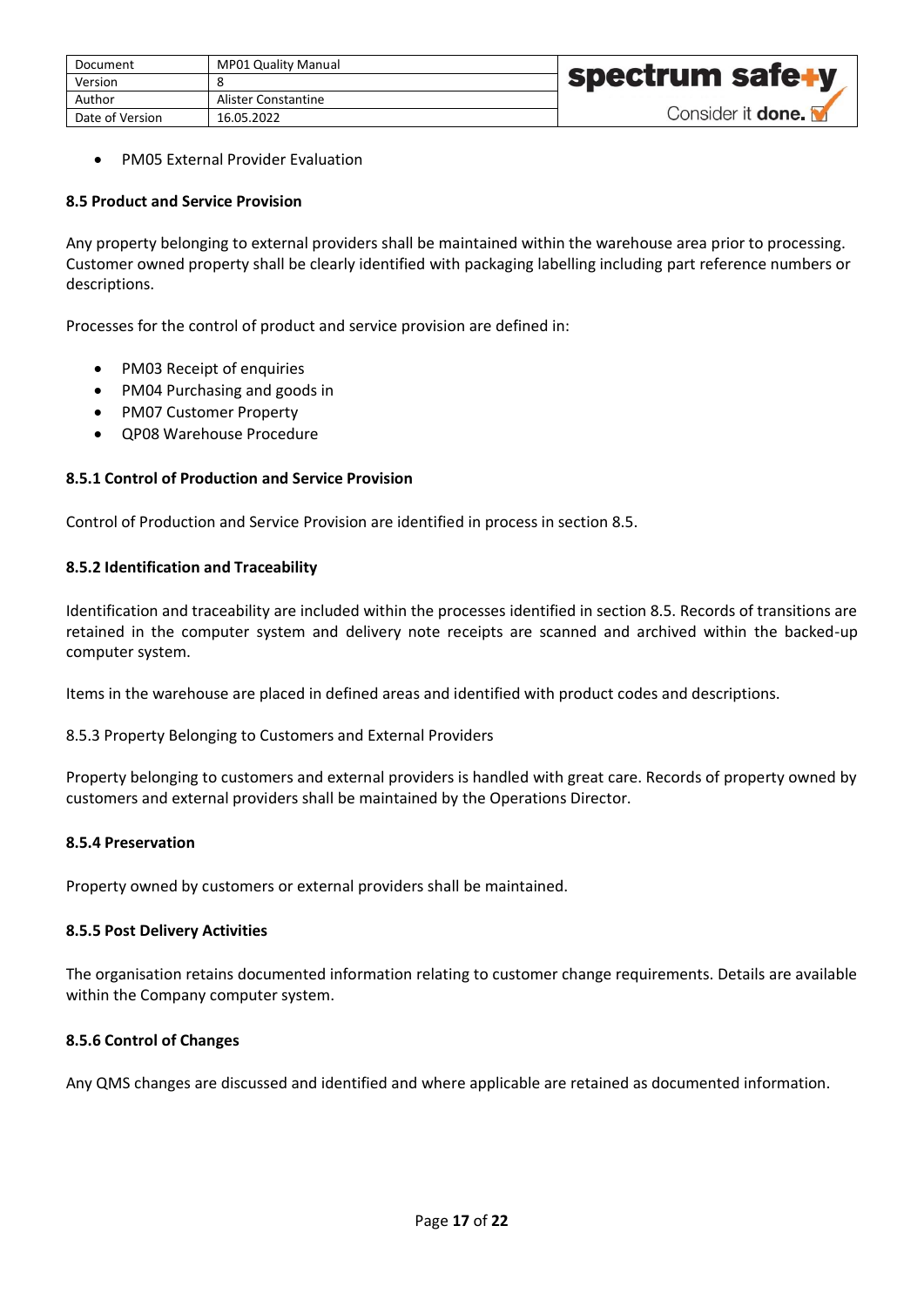| Document        | <b>MP01 Quality Manual</b> |                          |
|-----------------|----------------------------|--------------------------|
| Version         |                            | <b>spectrum safe+y</b>   |
| Author          | Alister Constantine        |                          |
| Date of Version | 16.05.2022                 | Consider it <b>done.</b> |

## <span id="page-17-0"></span>**8.6 Release of Products and Services**

Processes for ensuring that products and services are released correctly are defined in:

- PM04 Purchasing and goods in
- PM06 Inspection and Despatch
- PM07 Customer property
- PM10 Calibration
- QP06 Customer Feedback Procedure
- QP07 Waste Management Procedure
- QP08 Warehouse Procedure.

## <span id="page-17-1"></span>**8.7 Control of Non-Conforming Products**

Spectrum Safety Ltd has established and maintains a documented procedure to ensure that product which do not conform to specified requirements, including suspect products, is prevented from unintended use. Controls provides for identification, documentation, evaluation, segregation (when practical) and disposition of nonconforming product and for the subsequent actions to be taken.

Processes for ensuring continual improvement are defined in:

- PM01 Management Review and Continuous Improvement
- PM02 Training and Competence
- PM04 Purchasing and goods in
- PM05 External Provider Evaluation
- PM06 Inspection and Despatch
- QP04 Complaints Procedure
- QP06 Customer Feedback Procedure.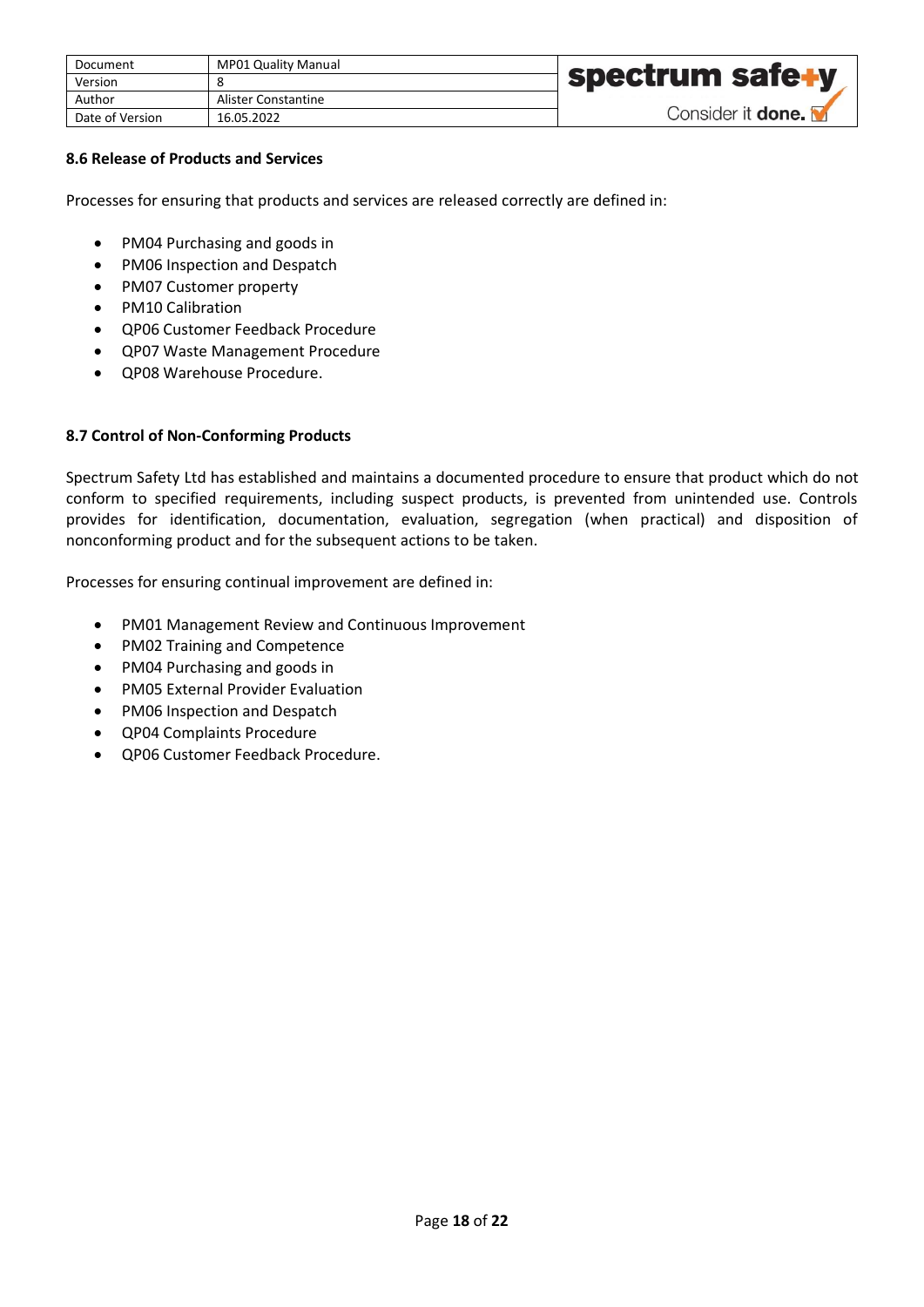| Document        | <b>MP01 Quality Manual</b> |                          |
|-----------------|----------------------------|--------------------------|
| Version         |                            | <b>spectrum safe+y</b>   |
| Author          | Alister Constantine        |                          |
| Date of Version | 16.05.2022                 | Consider it <b>done.</b> |

#### <span id="page-18-0"></span>**9.0 Performance Evaluation**

#### <span id="page-18-1"></span>**9.1 Monitoring, Measurement, Analysis and Evaluation**

Spectrum Safety Ltd ensure that the specified requirements for products are met and that the required inspection / verification is established.

Inspection is carried out in accordance with the established protocols during goods inwards verification inspections. Specified requirements are detailed within product descriptions located either on the suppliers' website, Spectrum Safety website, sales catalogue or by a description supplied by a Spectrum Safety Sales representative.

No product is dispatched until all the activities have been satisfactorily completed and associated data and documentation is available and authorised.

Information arising from business processes is reviewed to demonstrate the continued effectiveness of the quality management system. This analysis provides data relating to: -

- Customer satisfaction.
- Product conformance.
- Product / process trends and characteristics.
- Suppliers.

The frequency of the review will vary from process to process, but the outcome of such reviews will be considered at each Management Review meeting.

Processes for ensuring any monitoring and analysis is carried out and evaluated are defined in:

- PM01 Management Review and Continuous Improvement
- PM06 Inspection and Despatch
- QP02 Internal Audit Procedure

#### <span id="page-18-2"></span>**9.2 Internal Audit**

Programmes of internal audits based on risk-based thinking, are in place to monitor the effectiveness of the quality management system and business processes using auditors suitably trained and qualified to the types of audits undertaken.

A procedure has been established and is maintained to plan and implement internal quality audits to verify whether quality activities comply with planned arrangements and to determine the effectiveness of the quality management system.

There is provision in the audit report for identifying and recording potential areas of improvement as well as the application of normal corrective action techniques for addressing non-conformities, and a summary of internal audit findings are presented for consideration at the Management Review meeting.

Processes for ensuring Internal Audits are planned, implemented and acted on are defined in: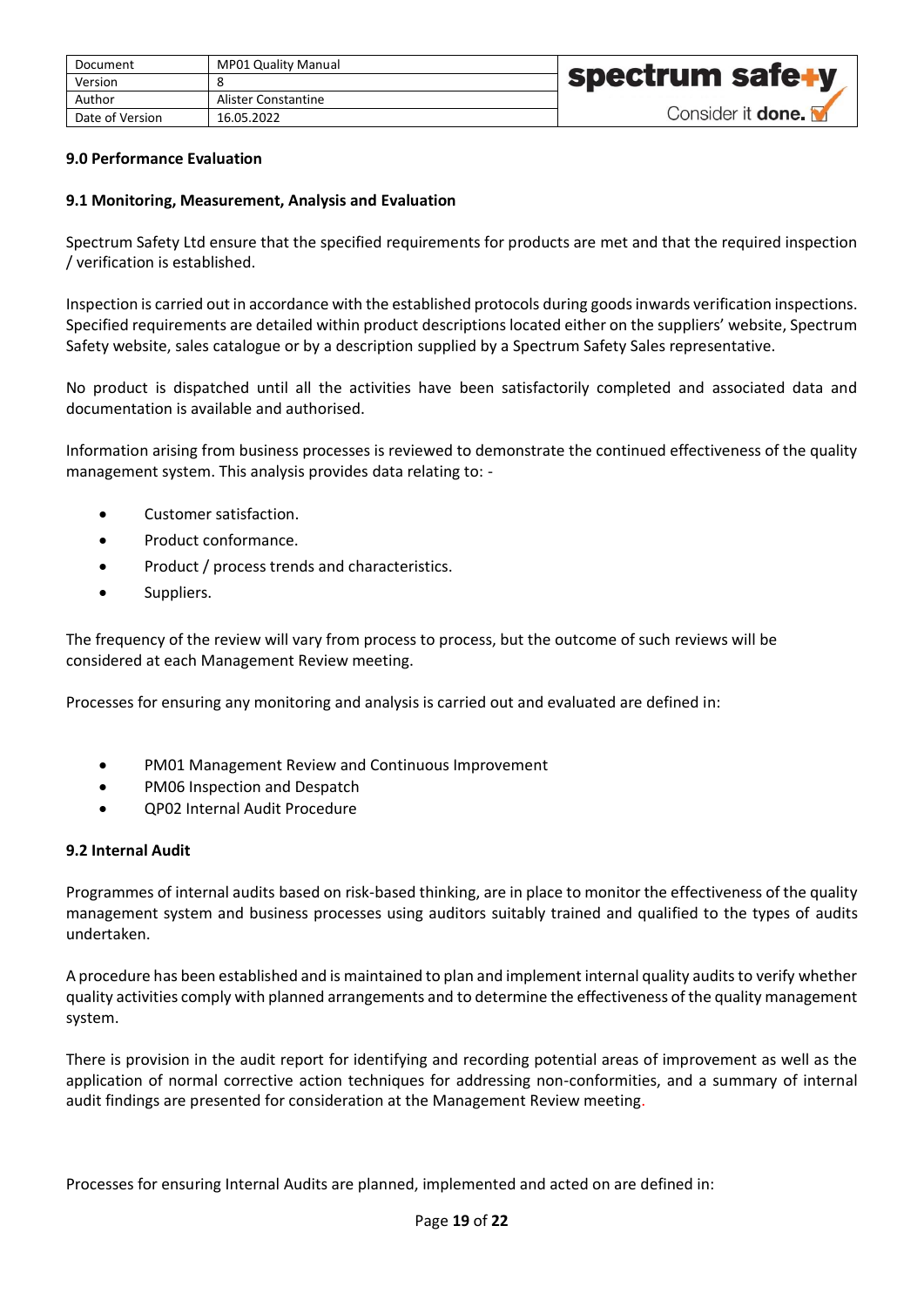| Document        | <b>MP01 Quality Manual</b> |                          |
|-----------------|----------------------------|--------------------------|
| Version         |                            | † spectrum safe∔y        |
| Author          | Alister Constantine        |                          |
| Date of Version | 16.05.2022                 | Consider it <b>done.</b> |

- PM01 Management Review
- QP02 Internal Audit Procedure

#### <span id="page-19-0"></span>**9.3 Management Review**

## **General**

The Q.M.S. is reviewed annually to ensure its continued suitability, adequacy and effectiveness in satisfying the quality policy and quality objectives.

## **Review Input**

The Management Review agenda set by the Management Team will include, but not be limited to the following:

- Previous actions
- Changes to the internal and external issues
- Performance of the QMS:
	- o Review of Quality Policy
	- o Objectives and Opportunities
	- o Results of audits, Audit Plan
	- o Customer Satisfaction and feedback (also interested parties)
- Process performance and product conformity
	- o Non-conformities and corrective actions
	- o Status of Risks
	- o Performance of supplier and external providers
	- o Adequacy of resources
- Changes that could affect the quality management system
- Recommendations for improvement

#### **Review Output**

The output from the Management Review includes decisions and actions related to:

- Opportunities for Improvement
- Any need to change the Quality Management System
- Resource requirements
- **Minutes**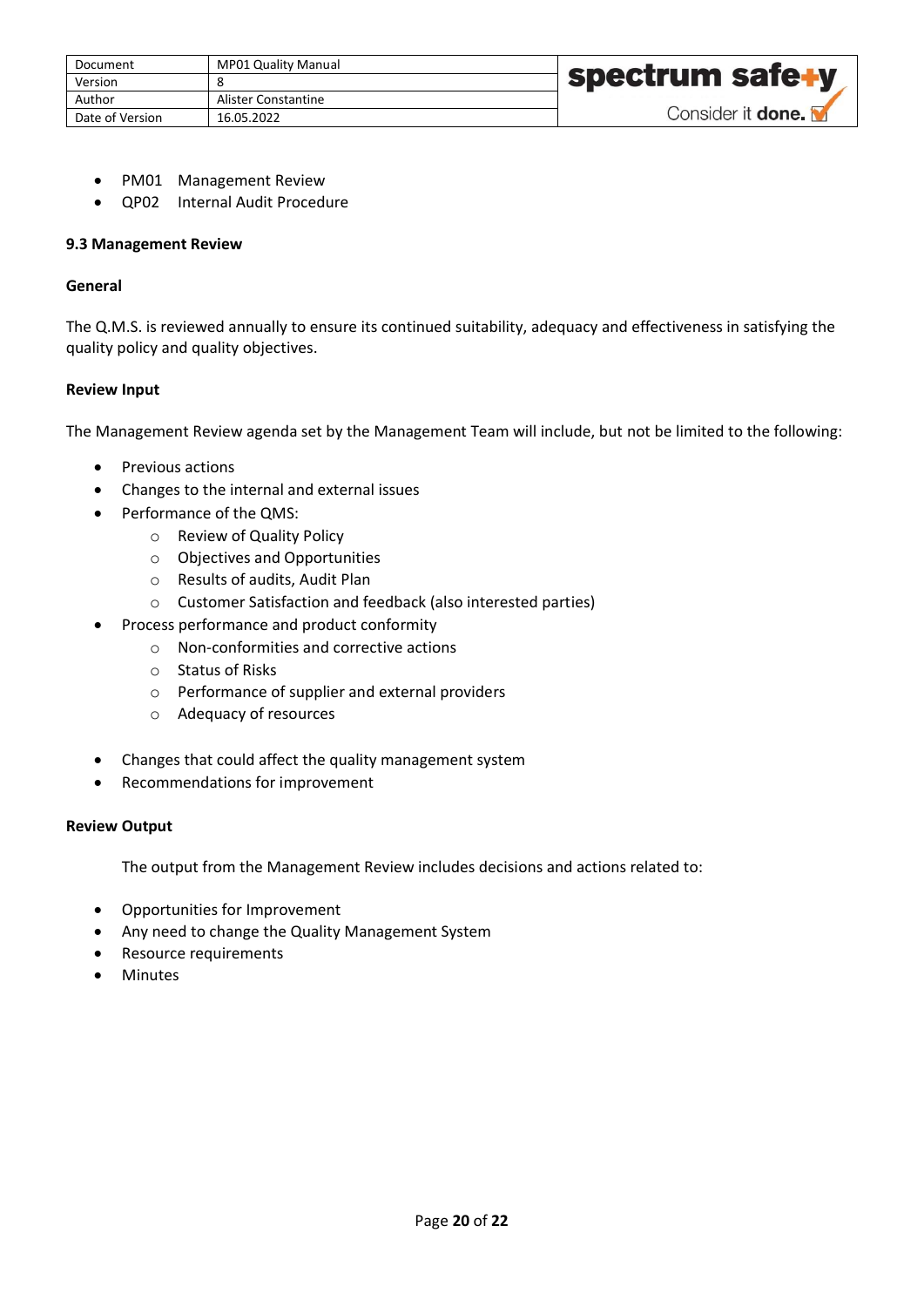| Document        | <b>MP01 Quality Manual</b> |                          |
|-----------------|----------------------------|--------------------------|
| Version         |                            | spectrum safe+y          |
| Author          | Alister Constantine        |                          |
| Date of Version | 16.05.2022                 | Consider it <b>done.</b> |

#### <span id="page-20-0"></span>**10. Improvement**

#### <span id="page-20-1"></span>**10.1 Non-conformity and Corrective Action**

Processes for ensuring continual improvement are defined in Process 1. Management Review and Continual Improvement.

Spectrum Safety Ltd seek to quantify opportunities for improvement of the quality management system through the use of:

- The results of internal and external audits
- Analysis of data from business processes
- Quality policy, company objectives, and management review
- Corrective and preventive actions
- Customer feedback and suggestions identified by the workforce
- Worker feedback via near miss reporting